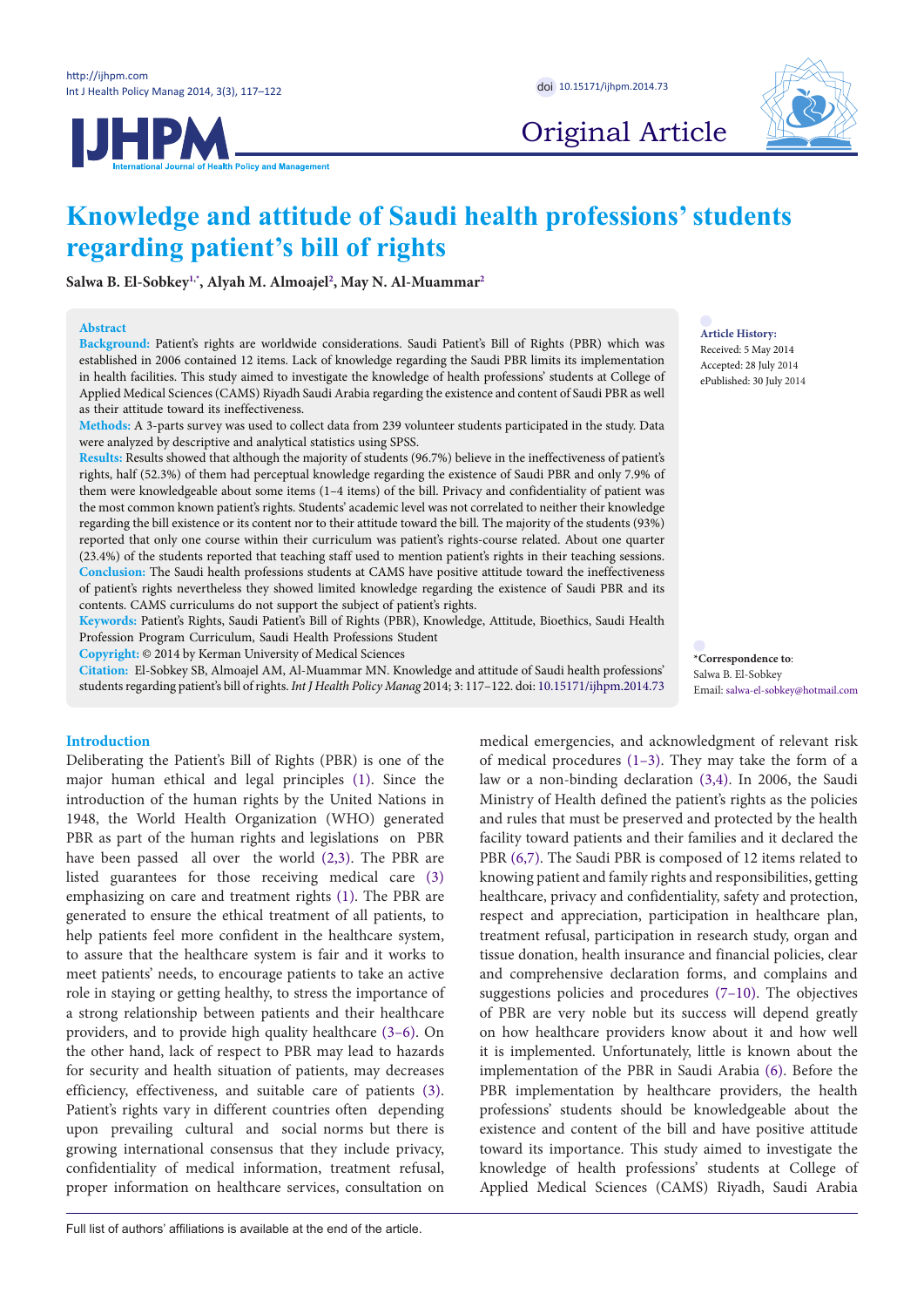regarding the existence and content of Saudi PBR as well as their attitude toward its ineffectiveness.

# **Materials and methods**

The present descriptive-analytical, cross-sectional study was conducted on female section of CAMS, King Saud University. CAMS includes 6 departments offering health professions programs as rehabilitation health sciences, radiological sciences, and laboratory skills sciences. These programs are offered through 9 educational levels. The first 2 levels are university requirement levels while the 3<sup>rd</sup> level is college core level. The student joins her health profession program from the 4<sup>th</sup> level. Data gathering tool was a questionnaire designed by authors and based on the Saudi PBR as well as on the literature [\(1](#page-4-2)[,4](#page-4-6)[–6](#page-4-5)[,8](#page-4-9)). The questionnaire is categorized in 3 parts; the first part contained the demographic information including the student's department, program, and educational level. The second part is about the students' knowledge regarding the existence and contents (12 items) of the Saudi PBR and their attitude toward its importance. The third part is about the inclusion of PBR within the program curriculum. The questionnaire included closed-ended questions with three-point scale for student's perceived responses. The three points are "Yes", "to some extend", and "No". The three points were coded as following; yes= 2, to some extended= 1, and no= 0. In addition the students were asked to list as many items as they recognize from the 12 items of Saudi PBR. Moreover, they were asked about the existence of courses that are designed for or include topics related to the PBR. All necessary approvals for the study were obtained from CAMS vice dean, no additional review or approval is required at the college. Convenient sampling was applied to enroll students into the study. Inclusion criteria included registration of the students in level 4 or higher, agreement of the students to participate in the study, and completion of the questionnaire. Out of the 831 registered students during the academic year 2011–2, 600 (72.2%) were at level 4 or higher, 400 (48.1%) of them agreed to participate and 239 (28.8%) of them completed the questionnaire and participated in

the study. Students were informed of the study aim, ensured that questionnaire is anonymous, and assured that their participation is voluntary with no consequences at all for non-participation. The collected data were analyzed using SPSS 21.0 descriptive analysis, Chi-Square test, and twotailed Spearman correlation test were used. A *P*< 0.05 level was considered statistically significant.

# **Results**

Out of the 831 students enrolled in CAMS at the academic year 2011–2, 239 students were eligible to participate in the study with a response rate of 28.8%. The frequency distribution of participating students from each department and each level are presented in [Figure 1a](#page-1-0) and [1b](#page-1-1).

Junior students (levels 4–6) were 47.3% while senior students (levels 7–9) were 52.7%. About half (52.3%) of the students perceived that they are knowledgeable regarding the existence of Saudi PBR [\(Figure 2a\)](#page-2-0). Meanwhile, the majority of students (96.7%) showed perceived believe in the importance of patient's rights ([Figure 2b](#page-2-1)).

Only 7.9% of the students were knowledgeable about some items (1–4 items) of the 12 items of Saudi PBR [\(Table 1](#page-2-2)). Out of the 19 students knowledgeable about the items of Saudi PBR, 13 of them were knowledgeable about the patient's privacy and confidentiality and 9 of them were knowledgeable about patient's right of getting healthcare ([Table 2\)](#page-2-3).

<span id="page-1-1"></span>Chi-Square test showed no significant association (*P*= 0.234) between the students' perceptual knowledge of PBR existence and their level of knowledge of the 12 Saudi items of PBR but there was significant association (*P*= 0.001) between the students' perceptual knowledge of PBR existence and their perceptual believe regarding the importance of PBR ([Table 3](#page-3-0)). Two-tailed Spearman correlation showed that there was a significant (*P*= 0.023) relation between the department and level of students' perceptual knowledge regarding the existence of PBR [\(Table 4\)](#page-3-1). Radiological sciences and optometry departments had the highest level of student's perceptual knowledge. There were no significant correlations between the department and students' perceptual attitude

<span id="page-1-0"></span>

Figure 1. a) Frequency distribution of participating students' departments (N= 239). b) Frequency distribution of participating students' academic level (N= 239).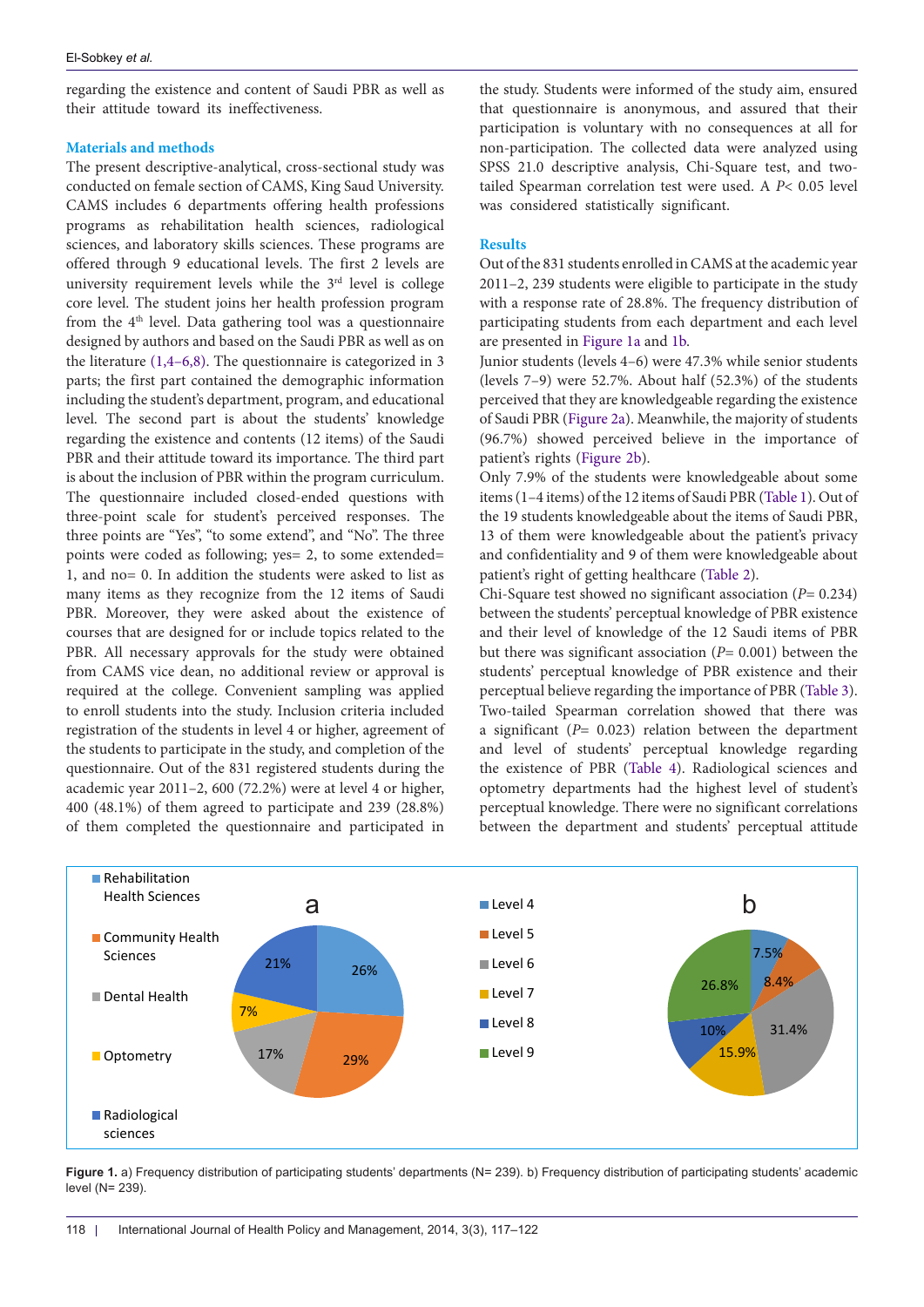<span id="page-2-0"></span>

Figure 2. a) Level of perceptual CAMS students' knowledge about the existence of the Saudi PBR (N= 239). b) Levels of perceptual CAMS students' attitude regarding the importance of PBR (N= 239).

<span id="page-2-2"></span>**Table 1.** Frequency distribution of CAMS students who are knowledgeable about items of the Saudi PBR.

| Level of knowledge              | Frequency     | Percent |
|---------------------------------|---------------|---------|
| Knowledgeable about no items    | 220           | 92.1    |
| Knowledgeable about one item    | 5             | 2.1     |
| Knowledgeable about two items   | 7             | 2.9     |
| Knowledgeable about three items | 5             | 2.1     |
| Knowledgeable about four items  | $\mathcal{P}$ | 0.8     |
| Knowledgeable about 12 items    | U             | 0.0     |
| Total                           | 239           | 100     |

<span id="page-2-3"></span>**Table 2.** Frequency distribution of CAMS students and the known Items of Saudi PBR.

| Patient's Right                                                                        | Frequency | Percent |
|----------------------------------------------------------------------------------------|-----------|---------|
| Knowing patient and family rights and<br>responsibilities (patient's bill of right #1) | 4         | 1.7     |
| Getting healthcare (patient's bill of right #2)                                        | 9         | 3.8     |
| Privacy and confidentiality (patient's bill of<br>right $#3)$                          | 13        | 5.4     |
| Safety and protection (patient's bill of right<br>#4)                                  | 5         | 2.1     |
| Respect and appreciation (patient's bill of<br>right # 5)                              | 4         | 1.7     |
| Participation in healthcare plane (patient's bill<br>of right $# 6$ )                  | 5         | 2.1     |
| Refuse treatment (patient's bill of right #7)                                          | 2         | 0.8     |
| Health insurance and financial policy<br>(patient's bill of right #10)                 | 1         | 0.4     |

toward the importance of patient's rights, students' level of knowledge about the Saudi 12 items of PBR, or number of known items from the Saudi 12 items of PBR (*P*= 0.081, 0.752, and 0.721 respectively).

Academic level had no significant correlations with any of the following variables; students' perceptual knowledge regarding the existence of PBR (*P*= 0.118), students' perceptual attitude about the PBR importance (*P*= 0.893), students' level of knowledge about the Saudi 12 items of PBR (*P*= 0.979), or number of recognized items from the Saudi 12 items of PBR (*P*= 0.948)

<span id="page-2-1"></span>Students who reported that their curriculums included patient's rights-course related were 14 (6%) students. They were almost equally distrusted among the community health sciences (21%), dental health (29%), optometry (29%), and radiological sciences (21%) departments. More than half (57%) of them were senior students. The majority of them (93%) reported that the number of patient's rights-course related is only one course.

Very minor number (5.2.1%) of students reported that there were patient's rights topics-related in their courses' specifications. About one quarter (23.4%) of the students reported that although there were no patient's rights-course related courses in their curriculums nor there were no patient's rights topics-related in their courses' specifications, the teaching staff used to mention patient's rights in their teaching sessions.

Students reported that teaching staff mentioned patients' rights in one to three courses. These courses were taught before, during, or after they started their clinical practice. These courses are mainly combined courses which included theoretical and clinical topics. Lecturers are the more frequent teaching staff who were mentioning patient's rights during their classes.

## **Discussion**

Results of the current study indicated that the majority (96.7%) of the CAMS health professions' students believe in the importance of patient's rights. Believe was mainly based on ethical and conscience issues more than knowledge. This is particularly true because only about half (52.3%) of the students were knowledgeable about the existence of Saudi PBR and very few of them (19 students, 7.9%) were able to recognize some items [\(1](#page-4-2)[–3](#page-4-4)) of the bill. The Saudi healthcare providers' knowledge about the existence of Saudi PBR was not better than the students' knowledge. In the survey done by Alghanim on 242 Saudi physicians and nurses only 66.1% of them knew about the existence of the PBR and about half (48.8%) of those knew about PBR had "little or very little" knowledge about the bill contents [\(6\)](#page-4-5). The few studies which included students had very similar situation to the Saudi students. Example is the results of survey-based study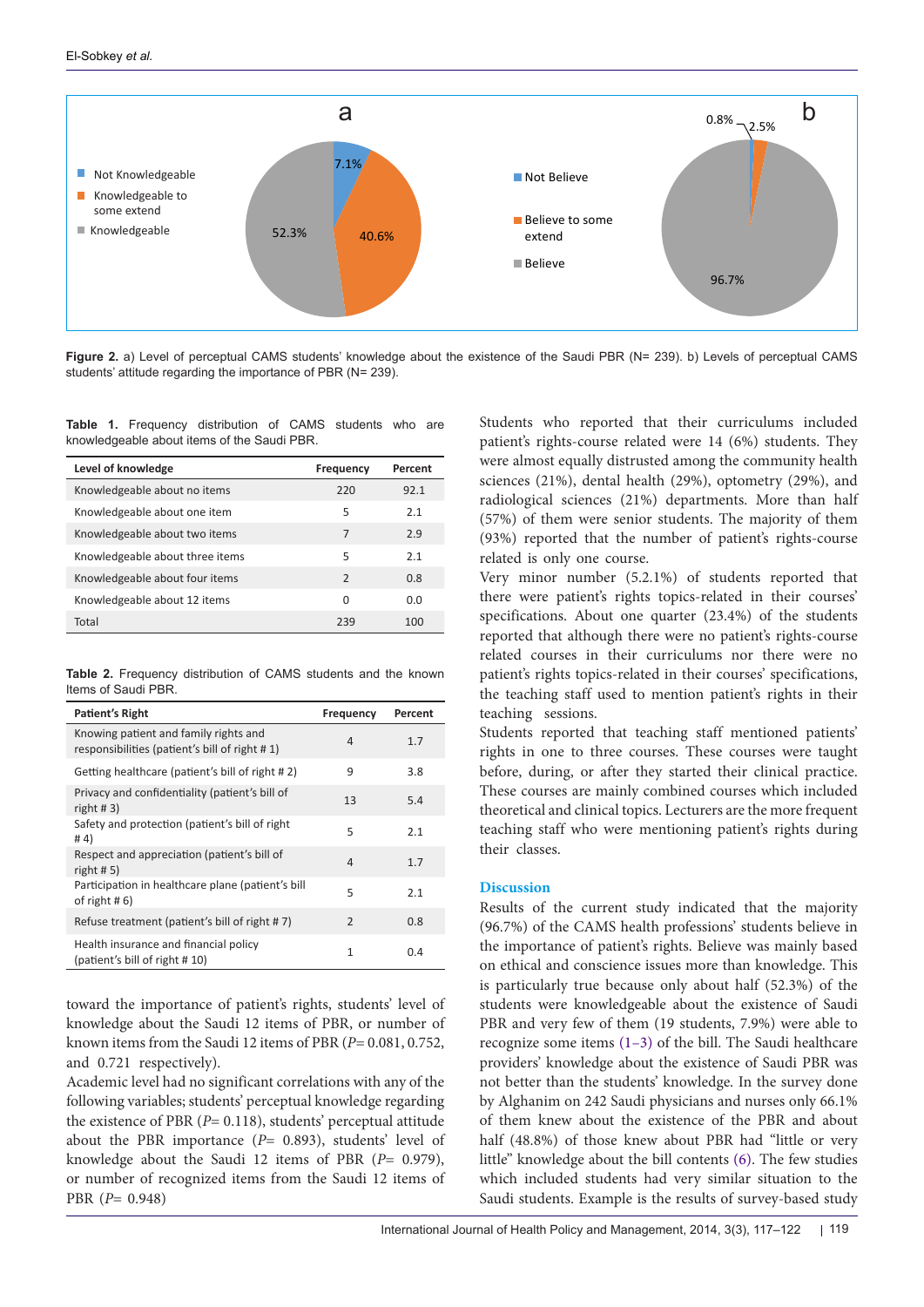<span id="page-3-0"></span>**Table 3.** Association between CAMS students' perceptual knowledge regarding the existence of Saudi PBR and levels of their perceptual believe regarding importance of bill.

|                                                             | Level of perceptual believe regarding importance of patient rights |                        |                |       |
|-------------------------------------------------------------|--------------------------------------------------------------------|------------------------|----------------|-------|
| Level of perceptual knowledge about the Saudi PBR existence | Not believe                                                        | Believe to some extend | <b>Believe</b> | Total |
| Not knowledgeable                                           |                                                                    |                        | 14             | 17    |
| Knowledgeable to some extend                                | $\Omega$                                                           |                        | 94             | 97    |
| Knowledgeable                                               | $\mathbf{0}$                                                       |                        | 123            | 125   |
| Total                                                       |                                                                    |                        | 231            | 239   |
| $P = 0.001$                                                 |                                                                    |                        |                |       |

<span id="page-3-1"></span>**Table 4.** Correlation between the CAMS department and students' perceptual knowledge regarding the existence of Saudi PBR.

| <b>Items</b>                                 |          |       |
|----------------------------------------------|----------|-------|
| Department                                   |          |       |
| Students' perceptual knowledge regarding the | $0.147*$ | 0.023 |
| existence of PBR                             |          |       |

\*Correlation is significant at the 0.050 level (2-tailed).

included 270 Iranian medical and paramedical students, in which 53% of the students were familiar with the patient's rights ([5\)](#page-4-10). In another Iranian survey, the percentage of students knowledge about the Iranian patient's rights charter were varied from poor (35.6%), moderate (27.7%) to good knowledge (36.7%) ([11\)](#page-4-11).

In the current study, the Saudi PBR number three, privacy and confidentiality was the most popular and known among the Saudi students. Out of the 19 students who were knowledgeable about the bill content, 13 of them listed privacy and confidentiality. Similarly the study of Alghanim showed that the patient's respect, privacy, and confidentiality were the patient's rights with high score by the Saudi healthcare providers ([6](#page-4-5)). Religious and culture issues could explain this result. Saudi students are Muslims with conservative culture. Qur'an and Sunnah as the Islamic resources had emphasized on confidentiality as important and shared human value. In Islam healthcare providers are obligated to protect the confidential information of their clients [\(12\)](#page-4-12). The Saudi conservative culture is known to stress on privacy especially for patients. That is why there was no association between students' knowledge of Saudi PBR existence and their knowledge about its contents. Students may not be aware of the bill existence but by their cultural and moral background they perceived that keeping patients' privacy and saving their information confidential are patient's rights.

Saudi students showed no significant correlation between their academic level and their knowledge about the existence of the Saudi PBR or its content. The same was applied about their attitude toward the importance of the bill. The Iranian medical and paramedical students showed similar results; they showed no significant correlation between the student's age and awareness about the patient's rights ([5\)](#page-4-10). This result empowers the authors' claimed theory of moral basis of Saudi students' knowledge and attitude regarding the PBR. If the students' knowledge regarding the content of the bill was related to the knowledge they get from their curriculum and programs; the students would show increase

in their knowledge from junior or pre-clinical educational levels to the senior or clinical levels. Their attitude toward the importance of the bill would also increase as they engage more in the clinical practice and encounter patients in the higher educational levels but this was not the case in the current study.

Educational health professional department was not correlated with the Saudi students' attitude toward the importance of patient's rights or the students' knowledge regarding the Saudi PBR 12 items. On the other hand, the department type was correlated with the students' knowledge regarding the existence of the Saudi PBR as the students of radiological sciences and optometry departments had the highest level of knowledge. This might be explained by the fact that these two departments were among the short listed departments in which students reported that they had patient's rightscourse related. Through this course they might had tackle the concept of patient's rights. The nature of radiological sciences department and the hazardous of radiology procedures might gave the students the chance to get close to patient's considerations as patient's safety and patient's rights. It was observed also that the majority (82.2%) of optometry department students were senior students which would allow them to cover most of the curriculum and to expose most of the courses so they reported that one course was related to the concept of patient's rights.

In general, the current curriculums of CAMS programs are not supporting the students' knowledge regarding the patient's rights to the satisfactory level. Majority of the students reported that there is no specific course dedicated to patient's rights (94%) and patient's rights are not a topic in their courses' specifications (97.9%). Only about one quarter (23.4%) of the students reported that their teaching staff mention patient's rights during their teaching sessions. It looks like the students encountered the medical ethics and patient's rights in an accidental subjective approach within their programs according to the point of view of their teaching staff. How much the teaching staff are knowledgeable about patient's rights and how is their attitude toward it would affect the delivered amount and type of information regarding patient's rights to their students. The current study may subject to the challenge of being survey-based study in which the results are dependent on the perceived and reported data gathered from students. But the great agreement between the students' perception and report regarding the situation of their curriculum reduces this challenge. Conducting observational study with interviewing students and teaching staff might be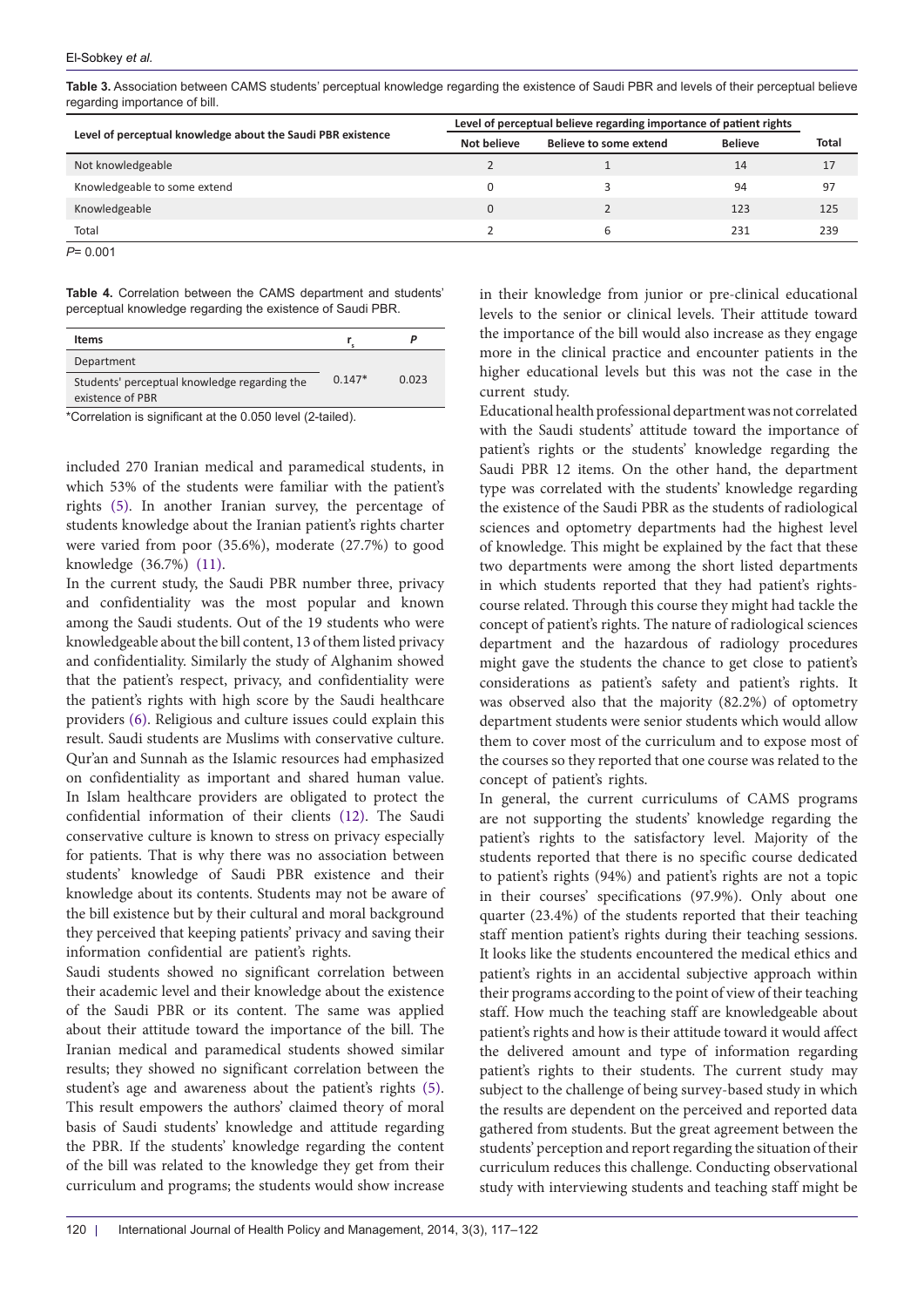valuable for overcoming the above mentioned limitation of survey-based study.

Another clue that there is shortage in CAMS curriculums' planning is that the courses in which the students reported that teaching staff mention the patient's rights were taught before, during or after the on-site clinical practice. If the patient's rights topic was intentionally implanted in the curriculum, it would be designed as pre-request or co-request to the clinical practice courses which is not the CAMS' case. The most frequent teaching staff who mention the patient's rights topics in their courses are the lecturers (MSc. holders). This may be due to the fact that lectures are mostly got their masters degrees from Western Universities in which the patient's rights, professionalism and medical ethics are well established subjects in the under graduate and post graduate programs. Most properly the lecturers' resources for the patient's rights topics are their maters programs references and not the Saudi PBR.

The lack of knowledge about the bill among the Saudi healthcare providers recorded by Alghanim and said to be the main obstacle that limited the Saudi physicians and nurses to implement PBR ([6\)](#page-4-5) appears to be applicable as well to the Saudi students as proved by the current study results. The authors echo the deceleration of World Medical Association (WMA) in 1999 ([13](#page-4-13)) that the topics of medical ethics and patient's rights should be included in the curriculum of medical and health professions schools worldwide. Furthermore, it should be included in continuing education programs at both graduate and postgraduate programs [\(4\)](#page-4-6). Teaching staff, as a role model, behavior with patients during clinical practice sessions is a hidden curriculum that can enhance the students' knowledge regarding patient's rights and can also develop a positive attitude toward it.

In conclusion, although the Saudi health professions students at CAMS have positive attitude toward the importance of patient's rights they showed very limited knowledge regarding the existence of Saudi PBR and its contents. Respecting patient's privacy and keeping the confidentiality are the most popular patient's rights among the Saudi students. CAMS curriculums do not support the subject of patient's rights.

Redesign the CAMS curriculums are highly recommended to carefully implant the patient's rights within a course of the curriculum in the suitable academic level particularly prerequest to the clinical practice courses. Re-do this study to investigate the effect of curriculum reconstruction. Use of observational design and qualitative approach with structured or semi structured interview and including both students and teaching staff would also enrich this recommended study. Conducting the study in more different cities than Riyadh would introduce clearer picture about the Saudi situation.

## **Ethical issues**

The study proposal was approved by the college vice dean. Students were voluntarily participating in the study with no any negative consequences to those who did not participate.

#### **Competing interests**

The authors declare that they have no competing interests.

#### **Authors' contributions**

SBE and AA initiated the study idea. All authors participated in data collection and reviewing literature. SBE treated the collected data statistically and wrote the manuscript.

#### **Authors' affiliations**

<span id="page-4-1"></span><span id="page-4-0"></span>1 Department of Rehabilitation Health Sciences, College of Applied Medical Sciences, King Saud University, Riyadh, Saudi Arabia. <sup>2</sup>Department of Community Health Sciences, College of Applied Medical Sciences, King Saud University, Riyadh, Saudi Arabia.

#### **References**

- <span id="page-4-2"></span>1. Tabei SZ, Azar MR, Mahmoodian F, Mohammadi N, Farhadpour H, Ghahramani Y, *et al*. Investigation of the Awareness of the Students of Shiraz Dental School Concerning the Patients' Rights and the Principles of Ethics in Dentistry. *J Dent Shiraz Univ Med Scien* 2013; 14: 20–4.
- <span id="page-4-3"></span>2. World Health Organization (WHO). Patient rights [internet]. [cited 2013 December 15]. Available from: [http://www.who.int/](http://www.who.int/genomics/public/patientrights/en/) [genomics/public/patientrights/en/](http://www.who.int/genomics/public/patientrights/en/)
- <span id="page-4-4"></span>3. Mastaneh Z, Mouseli L. Patients' Awareness of Their Rights: Insight from a Developing Country. *Int J Health Policy Manag* 2013; 1:143–6. doi: [10.15171/ijhpm.2013.26](http://dx.doi.org/10.15171/ijhpm.2013.26)
- <span id="page-4-6"></span>4. Hakan O, Ozgür C, Ergönen AA, Onder M, Meral D. Midwives and nurses awareness of patients' rights. *Midwifery* 2009; 25: 756–65. doi: [10.1016/j.midw.2008.01.010](http://dx.doi.org/10.1016/j.midw.2008.01.010)
- <span id="page-4-10"></span>5. Ghodsi Z, Hojjatoleslami S. Knowledge of students about Patient Rights and its relationship with some factors in Iran. *Procedia - Social and Behavioral Sciences* 2012; 31: 345. doi: [10.1016/j.](http://dx.doi.org/10.1016/j.sbspro.2011.12.065) [sbspro.2011.12.065](http://dx.doi.org/10.1016/j.sbspro.2011.12.065)
- <span id="page-4-5"></span>6. Alghanim SA. Assessing knowledge of the patient bill of rights in central Saudi Arabia: a survey of primary health care providers and recipients. *Ann Saudi Med* 2012; 32: 151–5.
- <span id="page-4-7"></span>7. Ministry of health portal. Kingdom of Saudi Arabia. Health tips: Patient's Bill of Rights and responsibilities [internet]. Available from: http://www.moh.gov.sa[/en/healthawarness/educationalcontent/](http://www.moh.gov.sa/en/healthawarness/educationalcontent/healthtips/pages/tips-2011-1-29-001.aspx) [healthtips/pages/tips-2011-1-29-001.aspx](http://www.moh.gov.sa/en/healthawarness/educationalcontent/healthtips/pages/tips-2011-1-29-001.aspx)
- <span id="page-4-9"></span>Almoajel AM. Hospitalized patients awareness of their rights in Saudi governmental hospitals. *Middle-East Journal of Scientific Research* 2012; 11: 329–35.
- 9. Saleh HA, Khereldeen MM. Physicians' perception towards patients' rights in two governmental hospitals in Mecca, KSA. *Int J Pure Appl Sci Techno*l 2013; 17: 37–47.
- <span id="page-4-8"></span>10. Habib FM, Al-Siber HS. Assessment of awareness and source of information of patients' rights: a cross-sectional survey in Riyadh Saudi Arabia. *American Journal of Research Communication* 2013; 1: 1–9.
- <span id="page-4-11"></span>11. Ranjbar M, Samiehzargar A, Dehghani A. Evaluation of clinical training of students in teaching hospitals of Yazd Patient Rights. *Journal on Medical Ethics, Special Patient Rights* 2010;  $3: 51–60$
- <span id="page-4-12"></span>12. Alahmad G, Dierickx K. What do Islamic institutional fatwas say about medical and research confidentiality and breach confidentiality? *Dev World Bioeth* 2012; 12: 104–12. doi: [10.1111/j.1471-8847.2012.00329.x](http://dx.doi.org/10.1111/j.1471-8847.2012.00329.x)
- <span id="page-4-13"></span>13. Peeling RW, Saxena A. Books & Electronic Media. Medical Ethics Manual. *Bull World Health Organ* 2006; 84:159–60.